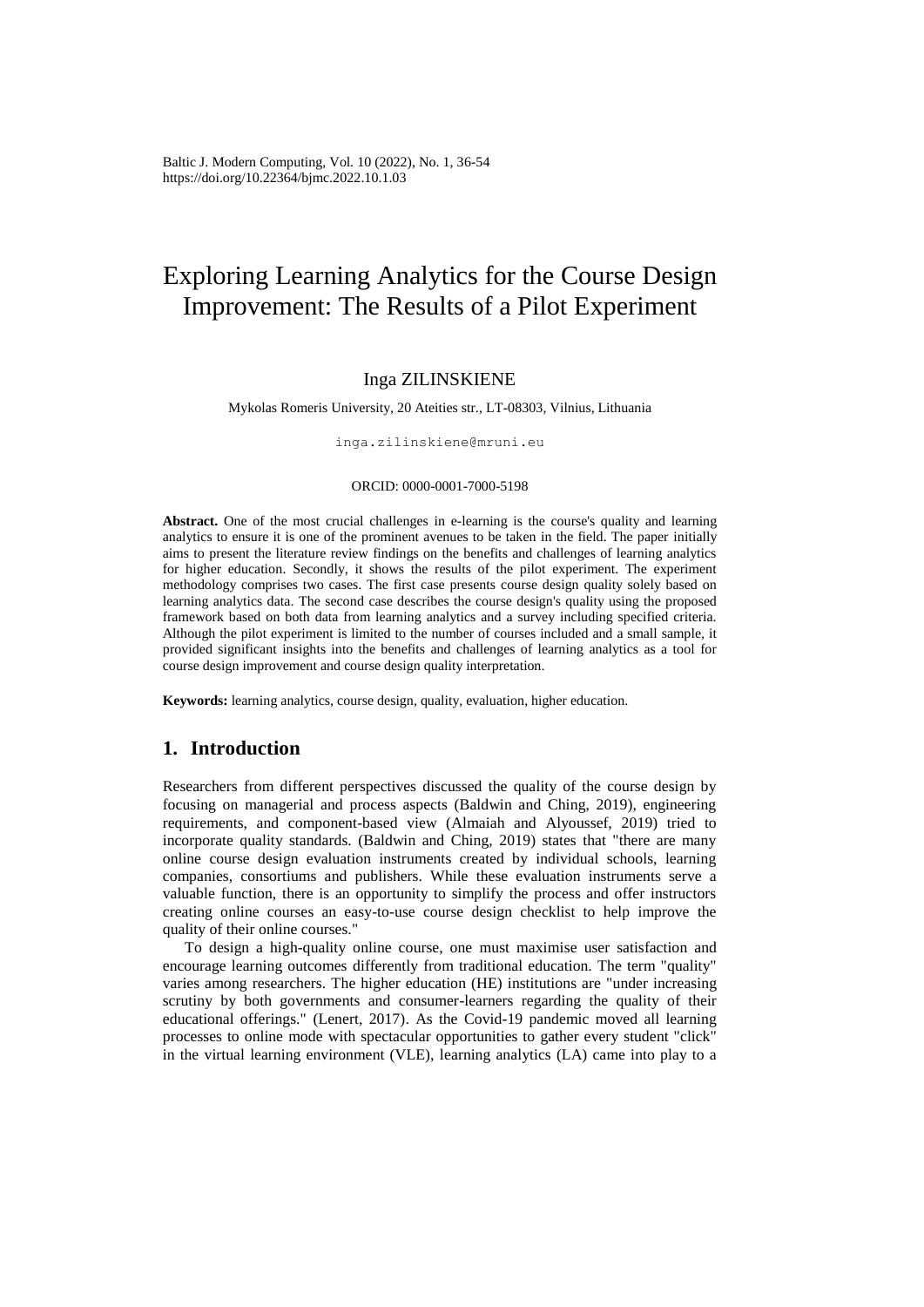great extent. The field of LA has experienced significant advances in the past years, led by the promise of improving teaching and learning processes (Leitner et al., 2017), but still meet various challenges to be easily implemented (Tsai et al., 2020; Zawacki-Richter et al., 2019). (Tsai et al., 2020) summarises the motivation to apply LA to learning performance, student satisfaction and other learning course improvements.

The main challenge facing LA designers and researchers is invalid inferences or misinterpreting results from studies or cases. LA in an area of research frequently relies on user-behavioural data (e.g., how many times the video was watched, number of those who attended class, numbers of posts on a discussion forum) without enriching these data with user-perspective or contextual data (Lodge et al., 2017). However, these data types are rarely enough to acquire a deep understanding of the intervention or impact (Dollinger and Lodge, 2019). Therefore, it is critical to involve educators in LA and learning design research and practice. The LA provided are often misaligned with real educator concerns; simultaneously, educators need guidance in making the best use of LA for learning design (Macfadyen et al., 2020a). In their 2019 systematic review, Mangaroska and Giannakos identify a range of persistent gaps in learning design and LA (Mangaroska and Giannakos, 2019). By taking this into account, this research focuses on educators' position, students' perception and course component-based approach to analyse LA benefits and challenges from the empirical point of view.

This paper contributes to the field of LA as follows: 1) it provides a framework for incorporating contextual data into pure user-behavioural data; 2) it provides empirical results drowned by qualitative and quantitative research perspectives and compares the obtained results. The triangulation of the research provides evidence-based data on [the](https://www.emerald.com/insight/content/doi/10.1108/IDD-06-2018-0018/full/html)  [benefits and challenges of](https://www.emerald.com/insight/content/doi/10.1108/IDD-06-2018-0018/full/html) LA for the course design improvement.

The paper is organised as follows: the first section describes the phenomena of LA under discussion, analysis of course design evaluation strategies. The second section presents the research methodology, and the results of the empirical study are shown in the fourth section. The paper ends with the discussion and conclusions, including limitations of the research and avenues for future research.

# **2. Literature Review**

There is a wealth of research and knowledge about effective online learning practices (O'Keefe et al., 2020). A growing body of research focuses on effective pedagogies for fully online courses (Sellnow-Richmond et al., 2020). Research on learning design (LD) frameworks also presents many different approaches (Muñoz-Cristóbal et al., 2018). Although the dynamics between LA and LD have garnered interest among educational technology researchers and practitioners (Kaliisa et al., 2020), no unique solution, neither pedagogical nor technological, has been found.

Before designing any online course, the critical course design principles are the main pillars for any entity. According to (Lenert, 2017), before "determining what features constitute quality in online learning, it is important to keep in mind principles of quality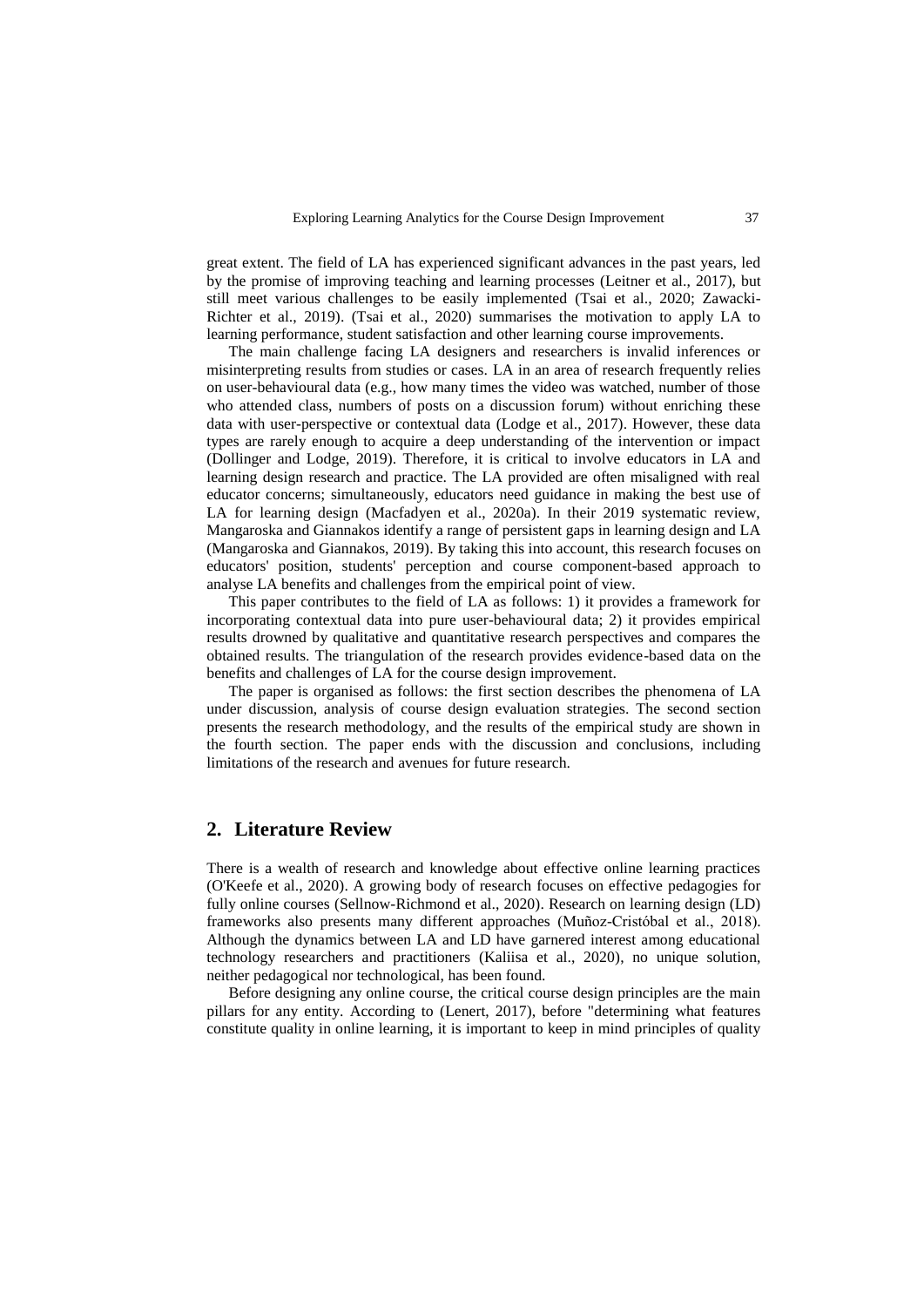teaching in general". Based on (O'Keefe et al., 2020) research, the essential course design principles are:

- 1. Familiarity with basic quality standards for online courses<sup>1</sup>.
- 2. Use of measurable learning objectives/outcomes.
- 3. Alignment of content, activities, and assessments to learning objectives/outcomes.
- 4. Translate face-to-face strategies to the online environment and media-rich and/or courseware options to enhance the learning experience.
- 5. Use of Universal Design for Learning<sup>2</sup>.
- 6. Design with equity in mind.

## **2.1. LA for Course Design Improvement**

Olney et al. (2019) confirm conclusion of (Baldwin and Ching, 2019) that "most sources seemed to agree on four general areas of course quality: (1) the extent to which the course interface is well organised and easy to navigate; (2) the clarity of learning objectives and performance standards; (3) the strength and diversity of interpersonal interaction; and (4) the extent to which technology is effectively used." As LD significantly influences learner engagement and academic outcomes (Macfadyen et al., 2020), evaluating the quality of online learning is an essential part of continuous improvement. Although sources differed widely in their conceptions of the critical elements of course quality (ranging from ISO standards to developed quality models), based on literature analysis by (Jaggars and Xu, 2016), there are four online course design and instructional features which influence students' course learning outcomes: (1) organisation and presentation – the extent to which the course interface is well organised and easy to navigate, (2) learning objectives and assessments – the clarity of learning objectives and performance standards, (3) interpersonal interaction – the strength and diversity of interpersonal interaction, and (4) use of technology – the extent to which technology is effectively used. Moreover, the authors systemised all the evaluation approaches and provided four categories of evaluation methods: (1) practitioner-oriented literature, (2) surveys, (3) controlled studies, and (4) course quality rubrics, which pull together work from the first three strands – besides these methods, LA find their place in course design improvement as well (Di Mitri et al., 2018; Mangaroska and Giannakos, 2019; Tsai et al., 2020). For example, the study by (Martin et al., 2016) states that "improving the effectiveness of online courses is an endeavour that requires quality standards to guide design, development, and delivery of online courses". The authors explored how LA was used to monitor student learning and engagement in an online course and provided types of data collected and analyses conducted for the various pedagogical Quality Matters characteristics in online courses to monitor student learning and engagement.

LA allows using "the data associated with a learner's interactions to make pedagogically informed decisions and evaluations" and "takes up where LD finishes in

 $\overline{a}$ 

<sup>&</sup>lt;sup>1</sup> [The Importance of Course Quality Standards in Online Education -](https://ctl.wiley.com/importance-course-quality-standards-online-education/) Center for Teaching and [Learning | Wiley Education Services](https://ctl.wiley.com/importance-course-quality-standards-online-education/)

 $<sup>2</sup>$  [UDL: The UDL Guidelines \(cast.org\)](https://udlguidelines.cast.org/)</sup>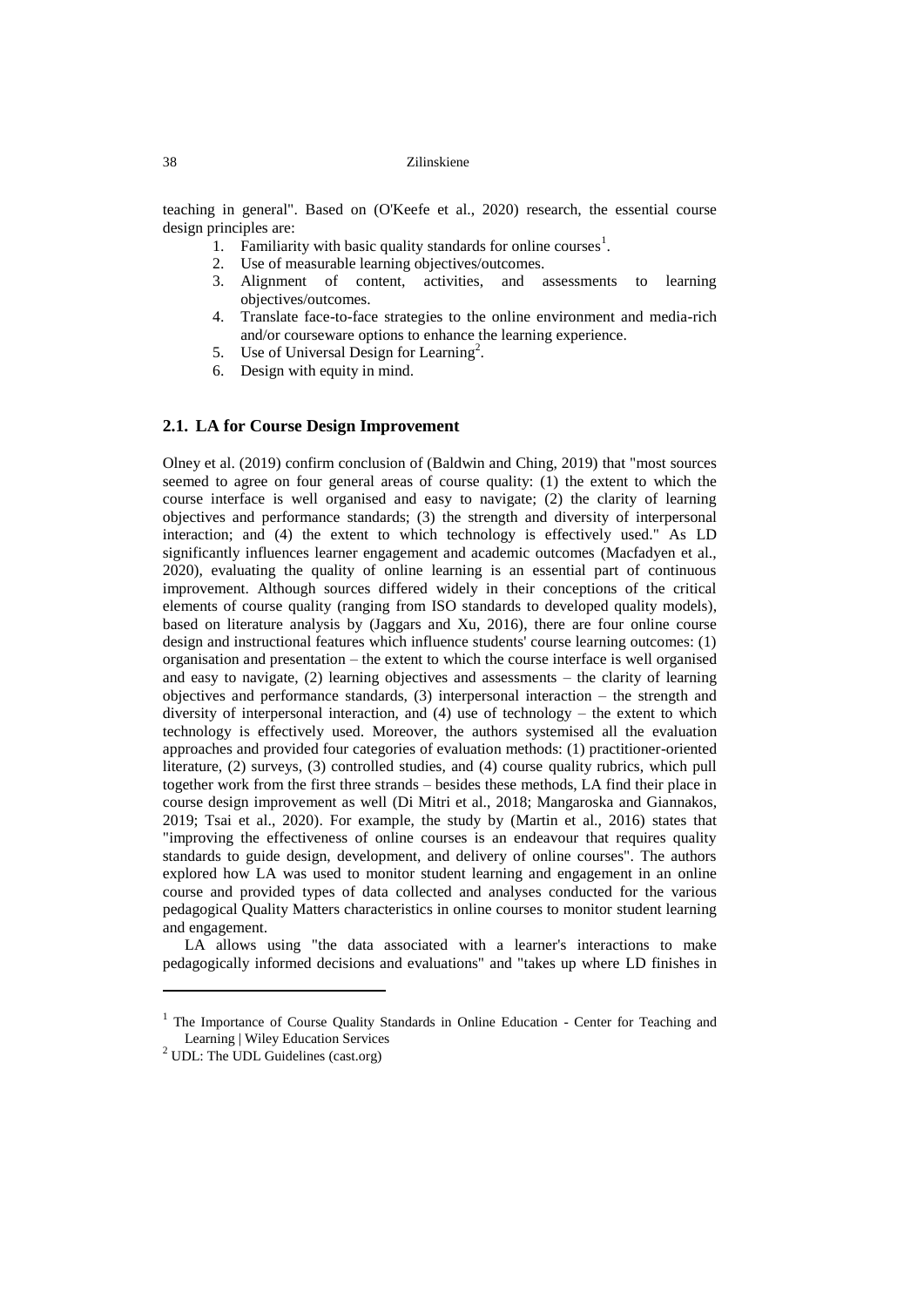the educational experience continuum – implementation and outcomes" (Lockyer and Dawson, 2011). Tracking student activity in the VLE has been proven to provide evidence of the success of an intervention (Adlington and Wright, 2012), but explaining performance or course design by utilising only VLE data remains challenging.

(Vieira et al., 2018) explored the topicalities of applying visual LA, together with an area where they could be effectively used. Visualisation-based LA technologies are the dominant element in analysing the learning process (Larrabee Sønderlund et al., 2019). However, many challenges are associated with applying visual LA tools in the learning environment. According to (Vieira et al., 2018), because the social sciences tend to adopt technology slowly compared to technological innovation, it can be challenging to transfer emerging technologies to the study environment. However, the pandemic of the Covid-19 virus has shown that educational institutions have reorganised quite rapidly, and technological measures have become part of daily operations. Second, although visualisation tools help students and teachers enrich the learning process, visualisations are often challenging to interpret. Third, often the visualisations are straightforward, giving limited user interactivity. Therefore, it can be assumed that if teachers had access to effective data visualisations, they could use them to provide informative feedback and improve teaching materials.

Similarly, giving students access to these tools would also encourage their reflection, develop meta-cognitive skills, and allow them to choose their learning path (Vieira, Parsons and Byrd, 2018). (Baldwin and Ching, 2019) points out that "great insight into the student experience can be gained by visualising the data to inform design. Interpreting these visualisations and comparing the outputs with other data sources can be used as a powerful research and scholarship tool that can inform both curriculum design and learning and teaching practice."

LA has also been studied in various other topics (Clow, 2013; Knight et al., 2013; Nouira et al., 2019; Sergis and Sampson, 2016) regarding study success with the help of LA more than a decade (Ifenthaler and Yau, 2020). Several recent systematic reviews of LA intervention in higher education can be found (Avella et al., 2016; El Alfy et al., 2019; Leitner et al., 2017; Mangaroska and Giannakos, 2019; Vieira et al., 2018; Wong and Li, 2020) highlighting mainly these challenges:

- a. human tendencies to resist change, concerns related to privacy and ethical use of data, unstructured data analysis and the need for context-specific LA, lack of adequate skills;
- b. limited insights from aggregate data/selection of acceptable variables;
- c. the availability of multiple and diverse data analysis methods poses the challenge of selecting the most appropriate methods for the research in hand, intervention not sustainable at scale;
- d. reliance on students' contribution of data, limited usefulness for students at a low knowledge level, reliance on teachers' experience;
- e. too many variables and their combinations, lack of best practices;
- f. difficulty in reaching at-risk students, in coordinating different groups of professionals working together, in evaluating the effectiveness of the intervention, in generalising the results of intervention; distraction for students;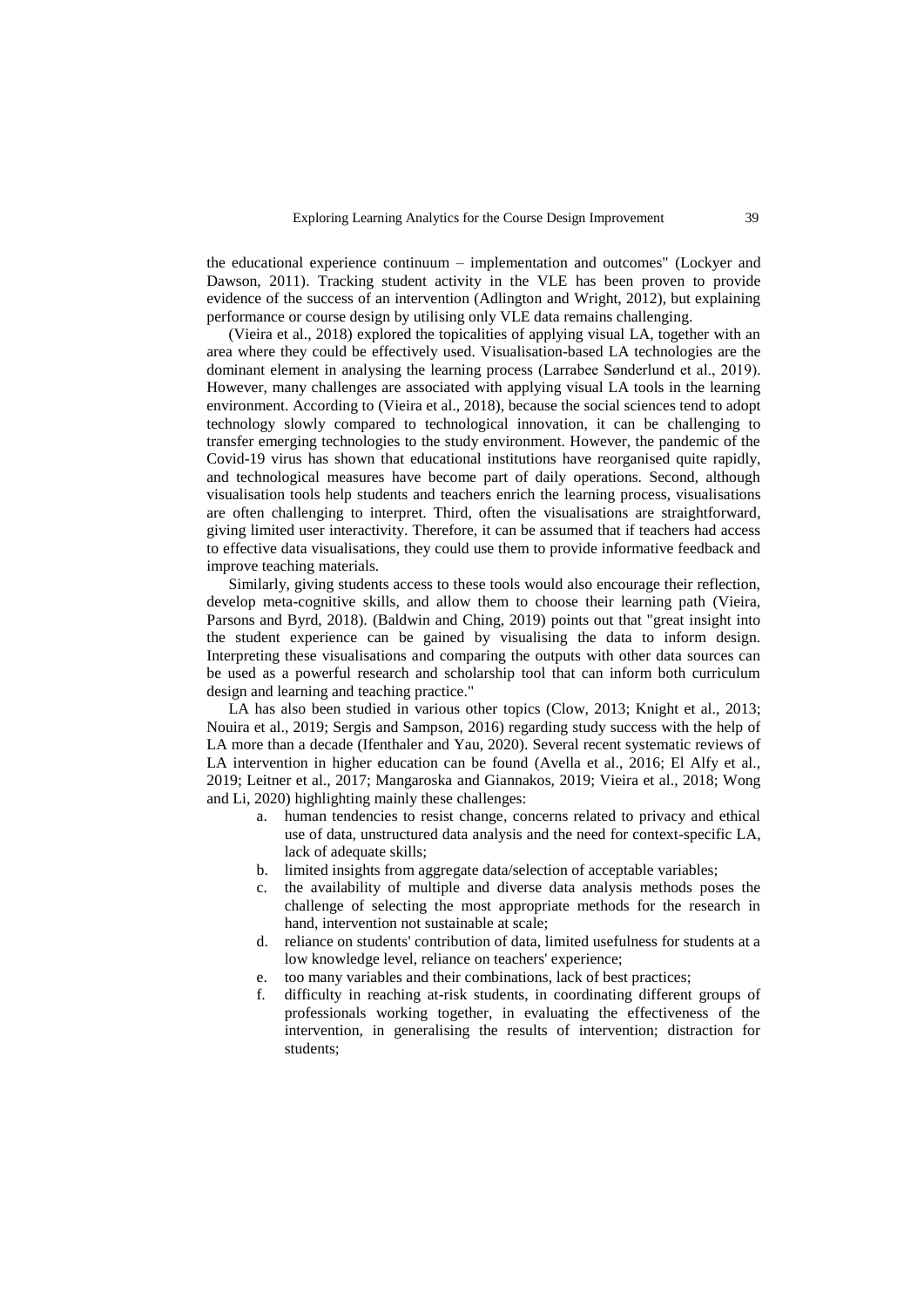- g. lack of benchmarking information;
- h. the unknown long-term effectiveness and others.

According to (Wong and Li, 2020) LA "intervention has the potential to extend its scope of practices further to serve a wider range of purposes, but more studies on the empirical evidence, even with null or negative results, are needed to support its longterm effectiveness and sustainability." (Tsai et al., 2019) state challenges in resources, stakeholder buy-in, ethics, and privacy.

In summary, the challenges in the scope of this research are considered as follows:

- 1. The main challenge facing LA designers and researchers is invalid inferences or misinterpreting results from studies or cases. Therefore, there is a need to enrich raw data with user-perspective or contextual data.
- 2. The second challenge is a range of persistent gaps in the research on LD and LA, which raises the critical need to involve educators in LA and LD research and practice.
- 3. The LA field has seen a gradual shift from purely data-driven approaches to more holistic views of improving student learning outcomes through datainformed LD (Blumenstein, 2020). Recently LA only began to connect with learning theories. It led to LD frameworks embedding into LA analysis.

# **2.2. Existing Approaches and Frameworks in the LA Field**

Different conceptual models and frameworks of LA were proposed in the literature. Recently, a critical analysis of 18 LA frameworks by (Kaliisa et al., 2021) shows that existing LA adoption frameworks have established valuable theoretical and pedagogical guidelines. To conclude, the frameworks are designed to be general and high-level, avoiding addressing the implementation details. According to Kaliisa et al. (2021), "the large number of frameworks not concretised into technological artefacts and concrete data streams could make it hard <…> making pedagogically informed learning and teaching decisions based on the analytics". Moreover, there is "a need for empirical validation of the existing frameworks to provide a deeper understanding of how LA frameworks can contribute to the quality and efficiency of LA initiatives". The evolution of LA frameworks shows its complexity and trend to big data analytics in e-learning. There are several high-level frameworks, e.g., (Chatti et al., 2012) mapped LA and its related fields to the four dimensions of the reference model (namely data and environments (what?), stakeholders (who?), objectives (why?), and methods (how?)). (Greller and Drachsler, 2012) explored the LA framework model with six different dimensions: stakeholders, data, objective, instruments, external limitations, internal limitations to "guide for setting up LA services in support of educational practice and learner guidance, in quality assurance, curriculum development, and in improving teacher effectiveness and efficiency". (Di Mitri et al., 2018) provided a conceptual model for multimodal LA. The authors emphasise the necessity to use multimodal data for supporting learning activities through intelligent tutoring and LA. The research highlighted three main challenges: 1) a lack of understanding of how multimodal data relate to learning and how these data can support learners achieving the learning goals; 2) how to combine human and machine interpretations of multimodal data. Furthermore,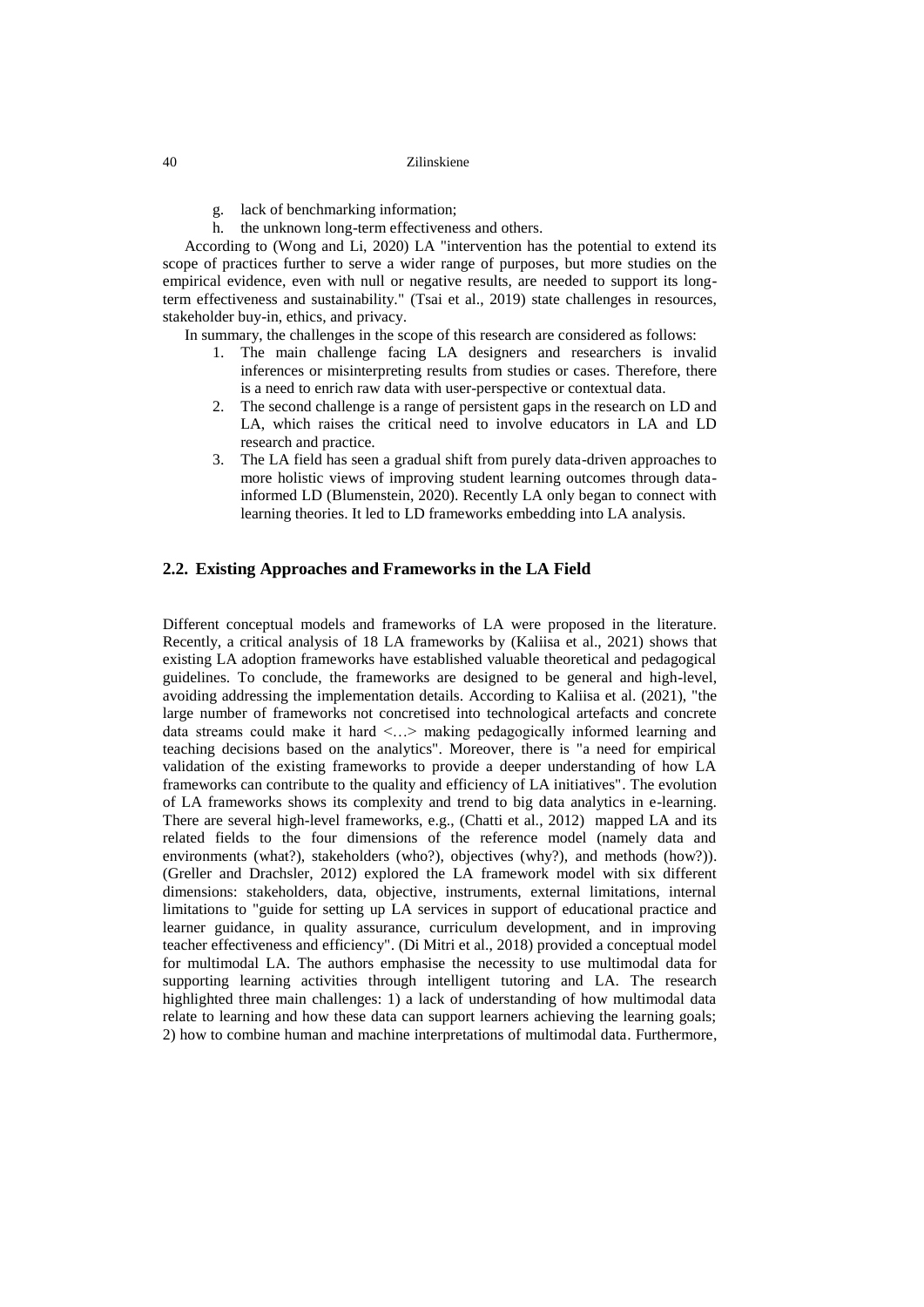3) how to unify different terminologies from the fields of machine learning and learning science.

Another, a new three-level framework, the LA Learning Gain Design (LALGD) model, suggested by (Blumenstein, 2020), aligns meaningful data capture with pedagogical intentions and learning outcomes. The research contributes to the ongoing development of LA-LD frameworks (Macfadyen et al., 2020). The authors state that the model is suitable for various settings – face to face, blended, or entirely online – contributes to data-informed learning and teaching pedagogies in HE. However, the model is at its conceptual level. (Law and Liang, 2020) provided a multilevel framework and method for LA integrated LD. The LA-integrated LD framework is still at a preliminary stage of development, particularly the LA components in the LD. Therefore more informed and evidence-based justifications are needed.

Besides the general frameworks of LA, there are more specific initiatives to develop data models in LA (Lukarov et al., 2014), to analyse models of LA (Ifenthaler and Widanapathirana, 2014; Sciarrone and Temperini, 2019), another trend is to integrate the use of Big Data and LA in higher education (Otoo-Arthur and Van Zyl, 2019).

LA enables the optimisation of learning through the analysis techniques of data produced by learning processes. The literature review shows that "for LA to be successful, technical, managerial and human aspects need to work together to provide momentum to LA initiatives" (El Alfy et al., 2019). With all this support LA field will gradually shift "from purely data-driven approaches to more holistic views of improving student learning outcomes through data-informed LD" (Blumenstein, 2020).

# **3. Research Methodology**

The framework for the analysis of course design is based on (Jaggars and Xu, 2016) research. This framework is component-based and allows for the course analysis in a structured manner (Fig. 1).

The framework addresses four areas of course design features:

- 1. Organisation and presentation a focus on the organisation of materials.
- 2. Learning objectives and assessments a focus on clearly outlined course levels and unit-level goals, along with clear expectations for assignments.
- 3. Interpersonal interaction a focus on the effectiveness of interpersonal interaction in reinforcing course content and objectives and
- 4. Use of technology a focus on the effectiveness of the chosen technology to support learning objectives.

Based on these four categories, [the benefits and challenges of](https://www.emerald.com/insight/content/doi/10.1108/IDD-06-2018-0018/full/html) LA for the course design improvement will be explored by applying two cases: 1) The course design improvement solely based on data from  $LA +$  the framework; 2) The course design's improvements based on both data from LA and a survey including specified criteria + the framework.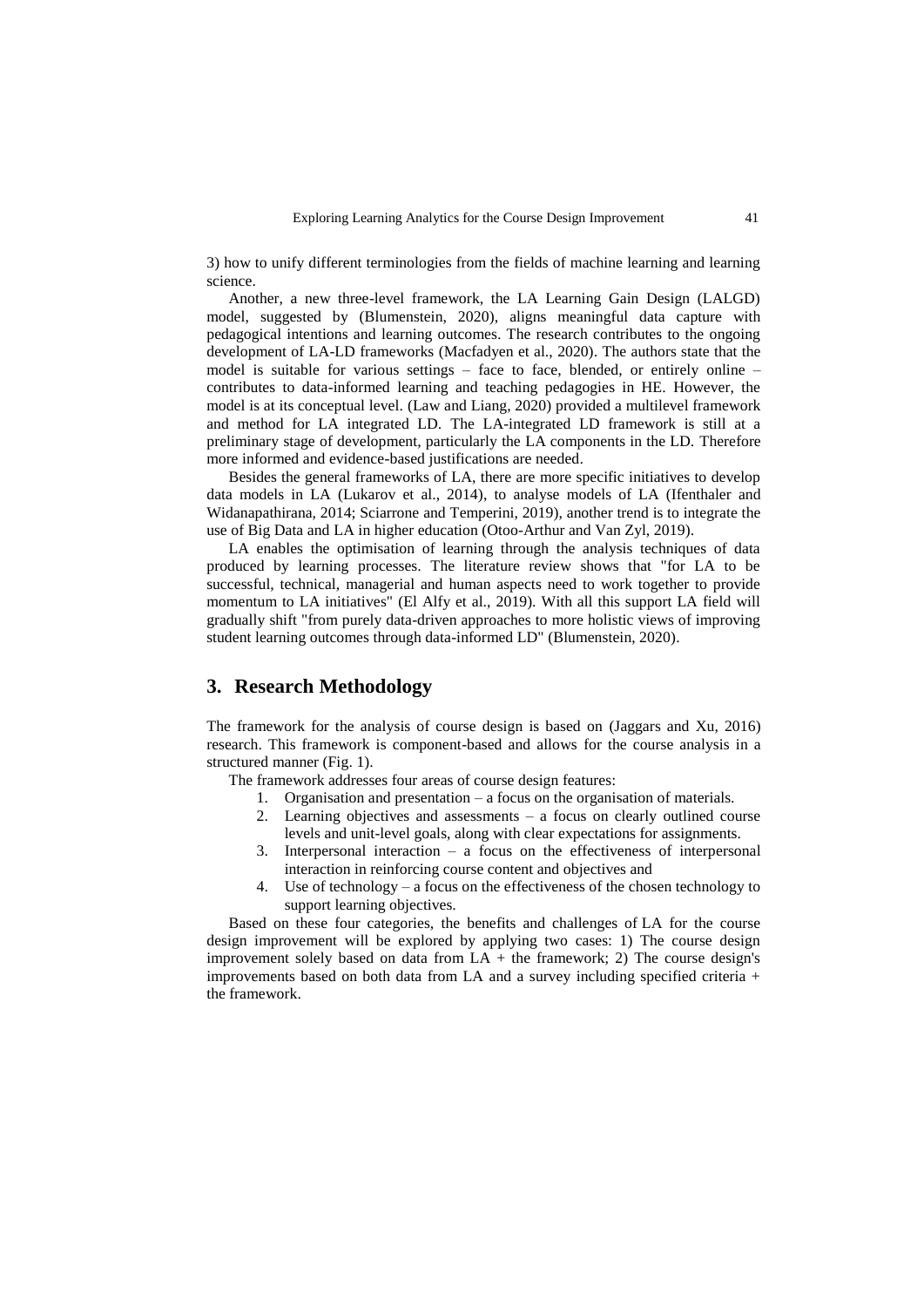

**Fig. 1.** A framework for component-based course analysis

The research questions about the course design are as follows:

RQ1. What can LA tell about course components' organisation and presentation/ learning objectives and assessments/ interpersonal interaction/use of technology?

RQ2. What could course design quality aspects be revealed by LA and suggested to improve?

### **3.1. Description of the Framework**

The online course was structured into ten hubs:

A first general hub provides comprehensive course information – i.e., the syllabus, the textbook's data and assessment. From the second to the seventh, each thematic unit has a hub composed of:

- 1. Lecture slides: Learning materials in PowerPoint slides or Acrobat PDF documents to allow for any time, anywhere access for students.
- 2. Complementary material: Solved problems, videos or internet links to access extra reading material.
- 3. Assignments: Tasks to accomplish.
- 4. Self-evaluation activities: Short quizzes in the form of true/false or multiplechoice questions where students can self-test their knowledge or learning. Students know their scores in real-time, receiving immediate feedback on the correct response for each question.

The eighth hub was devoted to written work to upload both the document and the presentation – practical activity planning: Students can consult deadlines, access work specifications and submit their practical work. Specifically, groups had three practical sessions with follow-up tasks. The teacher returned feedback on the practical work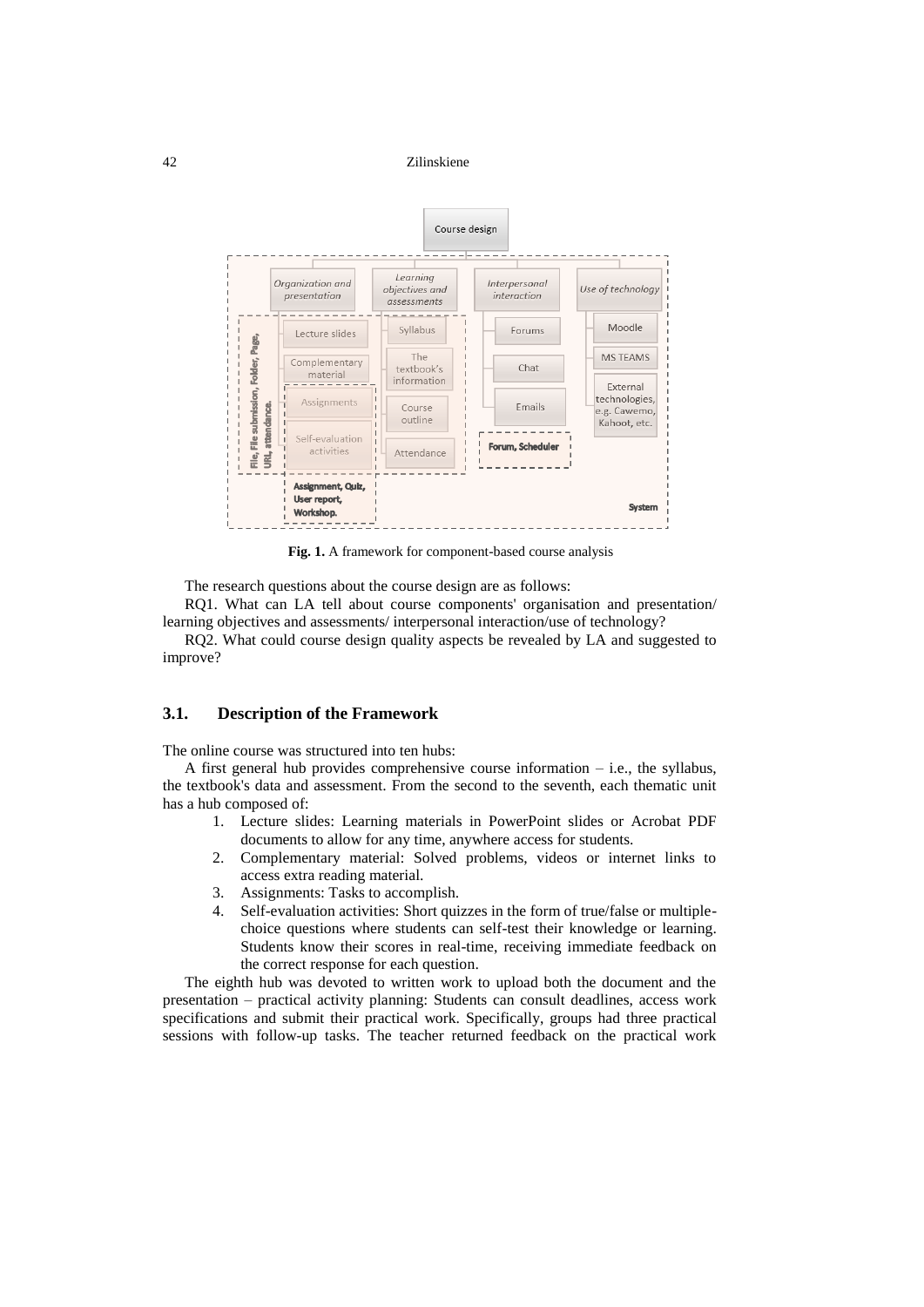through the platform. The ninth hub consisted of the final exam quiz. The last hub is about wrapping up the course and course evaluation quiz.

Accordingly, in VLE "Moodle", all the beforementioned components can be provided using different functionalities, e.g., file, file submission, folder, page, URL, attendance, etc. Specifically for assessment, other tools, such as assignments, quizzes, user reports, and workshops, are applied.

Two documents were uploaded to clarify and state the learning objectives of the course and evaluation strategy: the official syllabus for the university site formed the extra outline of the course to fix the timetable, topics, and assessment strategy. Attendance as a requirement of the university's legacy is incorporated here as well. There was no VLE "Moodle" functionality taken to assign specific learning objectives and assessments within the discussion course. Therefore, VLE "Moodle" traditional functionalities were used, e.g., file, file submission, folder, page, URL, attendance, etc.

The VLE influences the design and pedagogy of online courses (Baldwin and Ching, 2019). Different technologies were incorporated within VLE "Moodle" to support learning objectives: padlet.com, Google, Jamboard, cawemo.com, Tableau.com, Kahoot, etc. The following interaction activities were incorporated:

Within VLE "Moodle":

- 1. Chat: or chat room (possibility of opening a particular day, at a specified time, weekly, etc.);
- 2. Forum: different types of forums;
- 3. Assignment: homework with teacher evaluation (different types: text online, file repository, advanced file repository, off-line activity);
- 4. Quiz: following multiple-choice, true/false, numeric questions;
- 5. Workshop: refurbishment work with student evaluation.

Outside VLE "Moodle": MS Teams, Kahoot, Padlet, Jamboard.

- 1. Chat room (possibility of opening a specific day, at a specified time, weekly, etc.);
- 2. Forum: different types of forums (topics imposed by the teacher, topics proposed by students, evaluation or possible comments, etc.);
- 3. Groups: members of a course can be separated into groups (e.g., have access to restricted parts of the forum).
- 4. Quiz: following multiple-choice, true/false, numeric questions.

The Interpersonal interaction factor assesses the effectiveness of interpersonal interaction in reinforcing course content and objectives. As (Jebari et al., 2017) point out, VLE "Moodle" provides educational or communicative functions to create an online learning environment: an application or interactive course, the network of interactions between educators, learners and learning resources.

The framework (Fig. 1) for component-based course analysis allowed systematically transforming and adding contextual information to the data points in log files. It led to the structural analysis of each category (Organization and presentation, Learning objectives and assessments, Interpersonal interaction, Use of technology) at different granularity levels. Knowing the learning value of each component opens the prospects for possible improvement of the course design.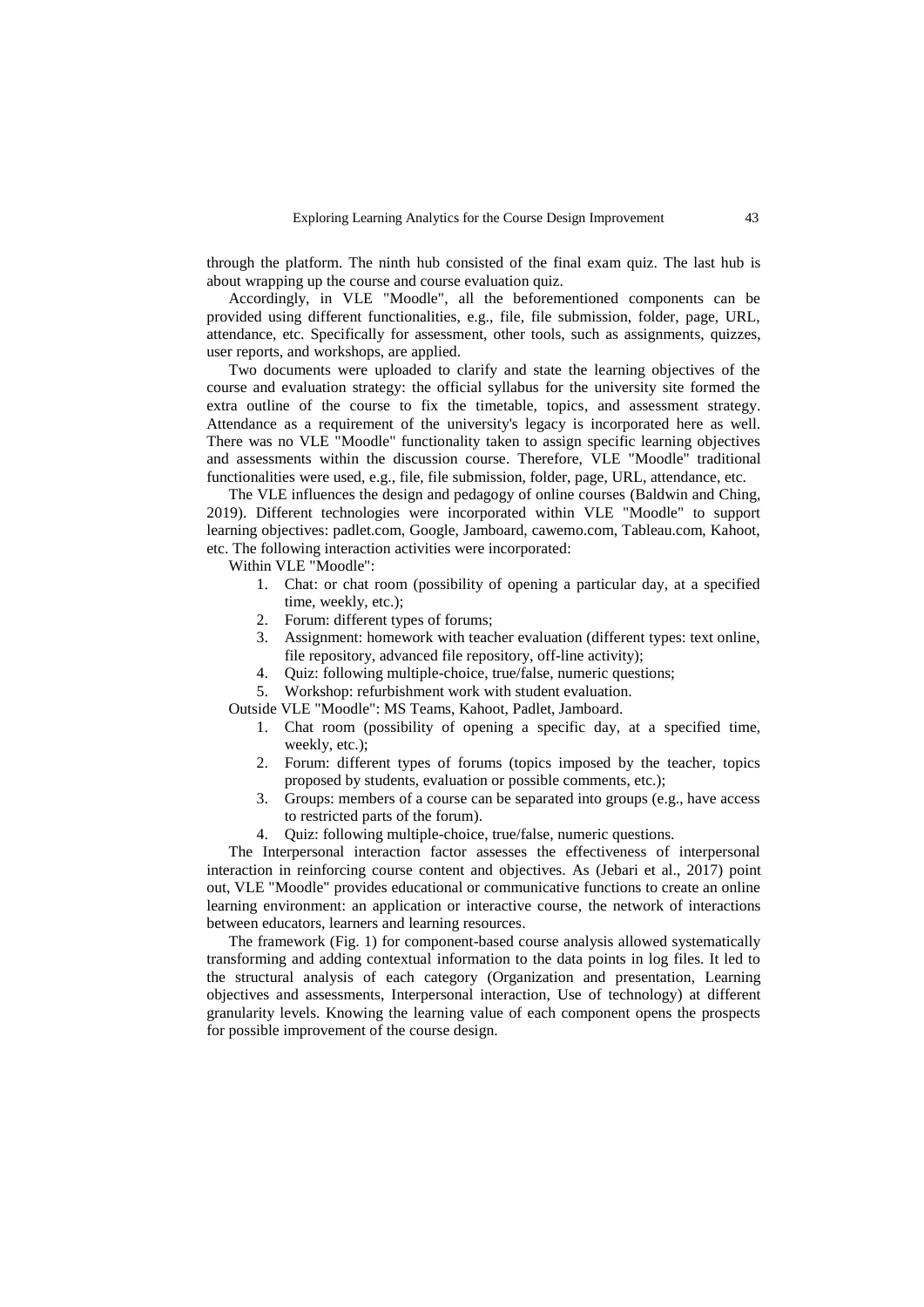### **3.2. Data Analysis**

A log file in computing is a [file](https://www.collinsdictionary.com/dictionary/english/file) that records all the activity that has occurred on a system<sup>3</sup>. The data source for the analysis of LA was taken from log files recorded by VLE "Moodle" in the period  $01/02/2021-01/04/2021$ . As in the paper, two cases are represented, therefore for the first case, VLE "Moodle" log files in MS Excel spreadsheet were downloaded after the course and analysed without additional data preparation and transformation except for coding any sensitive information. For the second case, the file for analysis was prepared based on the proposed framework. As downloaded log file records collected more information than needed (e.g., related user status) or in an inappropriate format for analysis (e.g., date and time data are presented in the same column), the data has been transformed to meet the following criteria:

- 1. The data shall correspond to the period under consideration  $\rightarrow$  filtering and removal of data.
- 2. Remove log file records that are not related to the study process.
- 3. Exclude date and time into separate dimensions –> data transformation.
- 4. Identification of essential data to enable questions raised in the first step –> qualitative analysis of the data.
- 5. Confidentiality of log file records  $\rightarrow$  the coding of data, e.g., student name.

The original data included 3765 log file records, with 3691 log file records remaining after the primary filtering of log file records (steps 1 and 2). There were 3286 log file records left after unrelated student log file records were removed. The following attributes have been left based on the log files data: Date, time, Full username, Event context, Component, Event name, Description, Origin, IP address and additional metadata fulfilled: with course design categories and subcategories.

The online survey was created to compare the results received from two different sources: log files from "Moodle" (students' behaviour) and the online survey (students' opinions). The online survey consisted of 65 questions within a set of criteria evaluated on a 5-point Likert scale that helped determine participants' perceptions of the course quality and students' level of satisfaction with the course at the end of the course. The distribution of components per lecture is provided in Table 1 - 65 components in total. The students evaluated each component per lecture using the five criteria: Usefulness, Informative, Understandable, Interesting, and Difficulty.

| #<br>Lecture             |  |  |  |  |
|--------------------------|--|--|--|--|
| # Components per Lecture |  |  |  |  |

Also, students were asked to provide recommendations for course improvements in the future. The MS Excel spreadsheet with data was imported into Tableau<sup>4</sup> to create an

 $\overline{a}$ 

 $3$  Log file definition and meaning  $\vert$  Collins English Dictionary (collinsdictionary.com)

<sup>4</sup> [Business Intelligence and Analytics Software \(tableau.com\)](https://www.tableau.com/)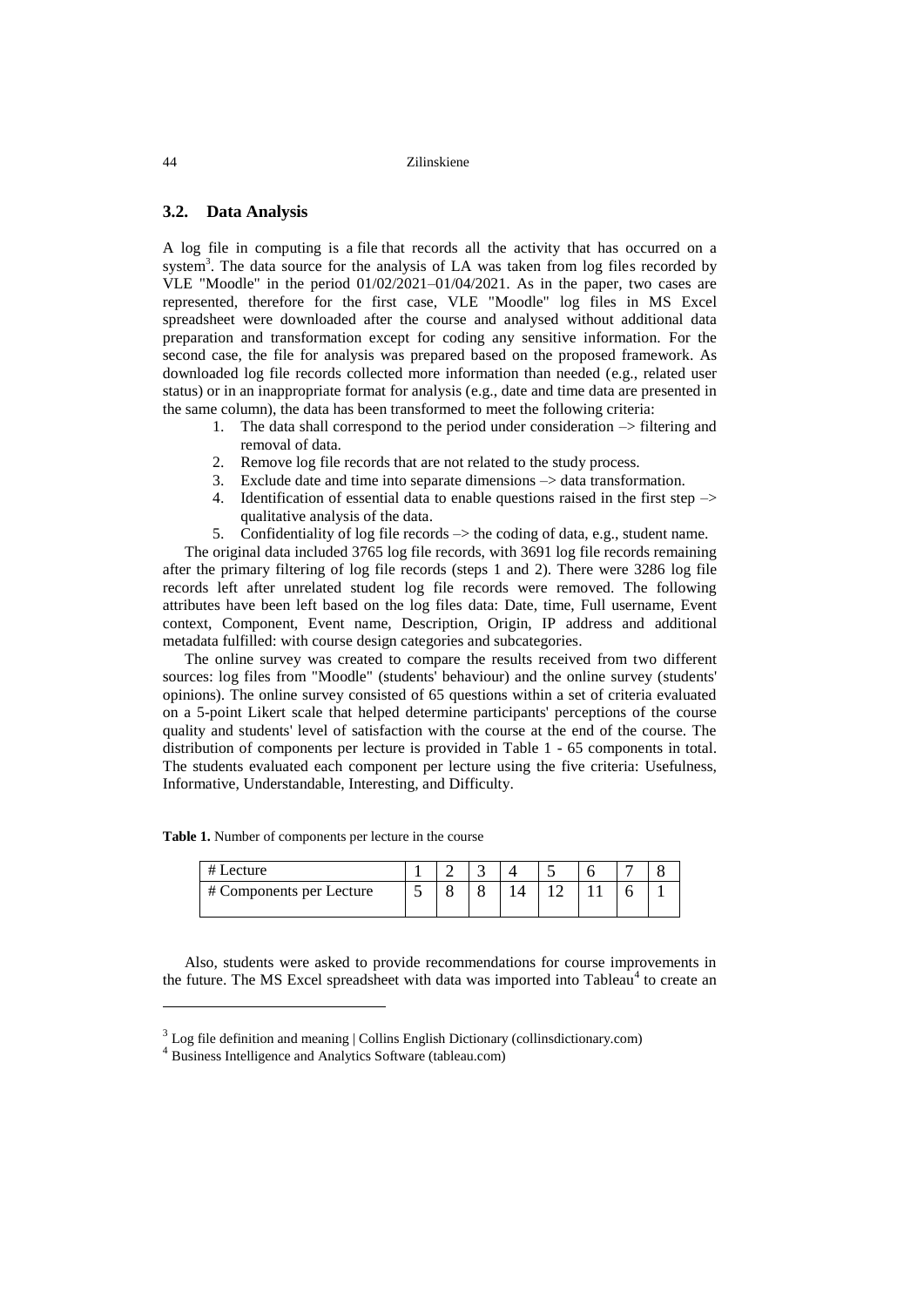interactive visualisation to process data, and  $JASP<sup>5</sup>$  was used to perform statistical analysis of data.

Descriptive, non-parametric inferential statistics and visual LA are used to analyse the quantitative data because, due to the small sample size  $(n = 7)$  more sophisticated analysis methods would be inappropriate (Konietschke et al., 2021). The participants' responses were reviewed and looked for patterns and insights to help us find synergies with data provided by LA. The results are discussed in the next section.

# **4. Results**

As mentioned previously, [the benefits and challenges of](https://www.emerald.com/insight/content/doi/10.1108/IDD-06-2018-0018/full/html) LA for the course design improvement can be explored systematically incorporating component-oriented framework: organisation and presentation; learning objectives and assessments; interpersonal interaction and use of technology. To see how course design can be improved with the help of LA, the results of two cases are presented: 1) The course design improvement solely based on data from LA; 2) The course design's improvements are based on both data from LA and a survey including specified criteria.

# **4.1. The 1 st Case: The Course Design Improvement solely based on Data from LA**

For the first case, simply VLE "Moodle" log files were downloaded after the course and analysed without additional data preparation and transformation except for coding any sensitive information, e.g., students' names. Based on the material provided in the downloaded document (Date, time, Full username, Event context, Component, Event name, Description, Origin, IP address). This type of data can be downloaded by any university teaching staff and analysed. The data were imported in Tableau, and graphical representations were provided (Fig. 2).

Applying the visual approach, it is evident that the number of log file records shows how many times the student referred to the VLE in specific/general activities. As the number of log file records has increased over time, it can be concluded that students visited the course more actively. Several assumptions based on these outputs can be made: the course material engaged students progressively, the number of assessments increased over time. Such conclusions are not vigorous and come from a simple interpretation based on "single click" data. Moreover, looking at the data from this perspective, it does not reveal anything about the features of the LD of the course: organisation and presentation; learning objectives and assessments; interpersonal interaction and use of technology. Only one thing is observable – the interaction level during the course was deficient. So, one factor that must be considered while improving the course design – is to increase interpersonal interaction level. Still, the question is if

 $\overline{a}$ 

<sup>&</sup>lt;sup>5</sup> JASP - [A Fresh Way to Do Statistics \(jasp-stats.org\)](https://jasp-stats.org/)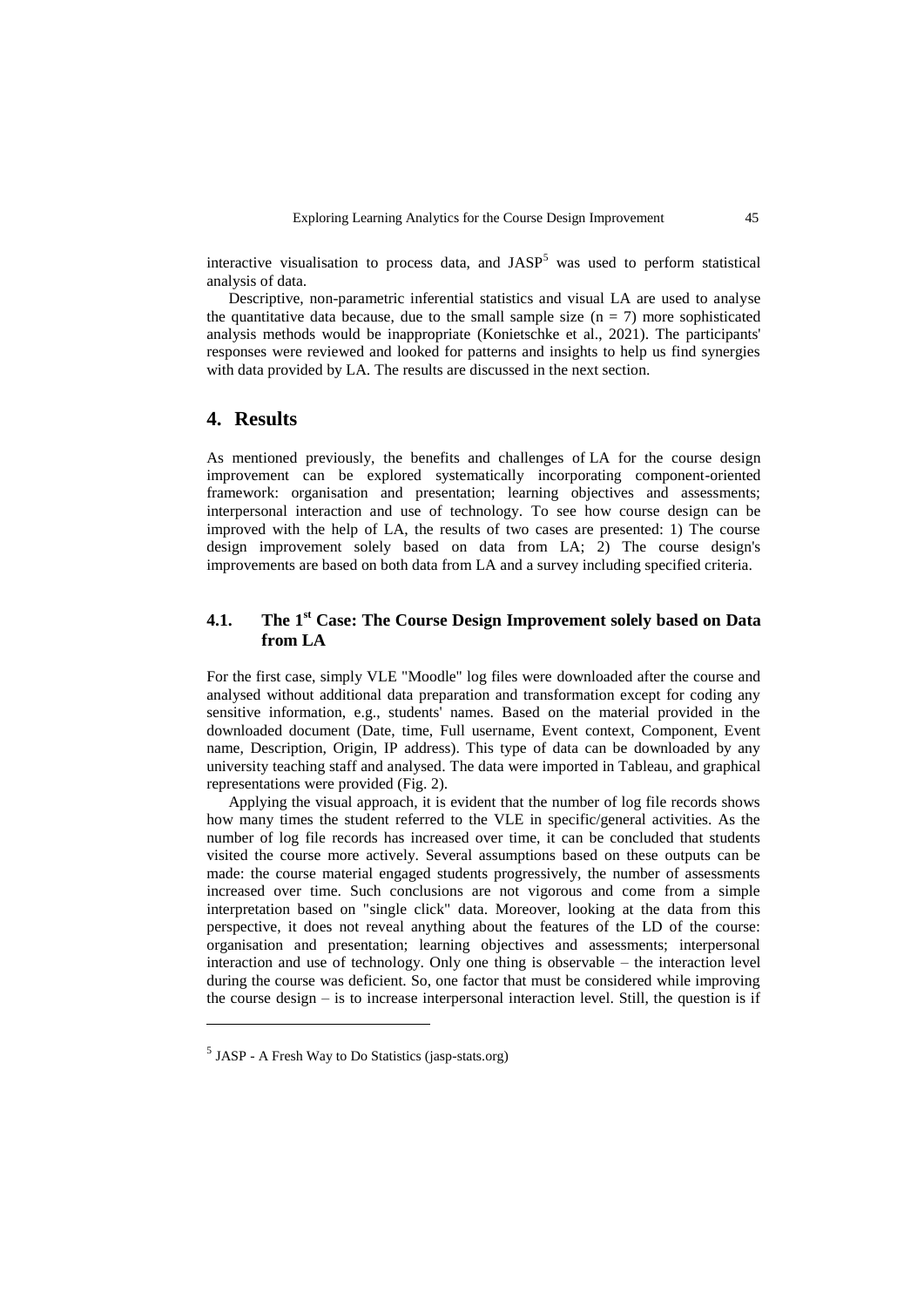such a conclusion is not misleading? Relying on (Pérez-Pérez et al., 2020) findings that "perceiving the Moodle course as a formal and instructor-monitored platform that requires students to compose messages in an academic style, which takes additional time and effort, may create a barrier to students' full participation in discussions." Therefore, other tools should be considered.



**Fig. 2.** A dashboard for course design analysis



**Fig. 3.** VLE "Moodle" components and most frequently visited elements of the course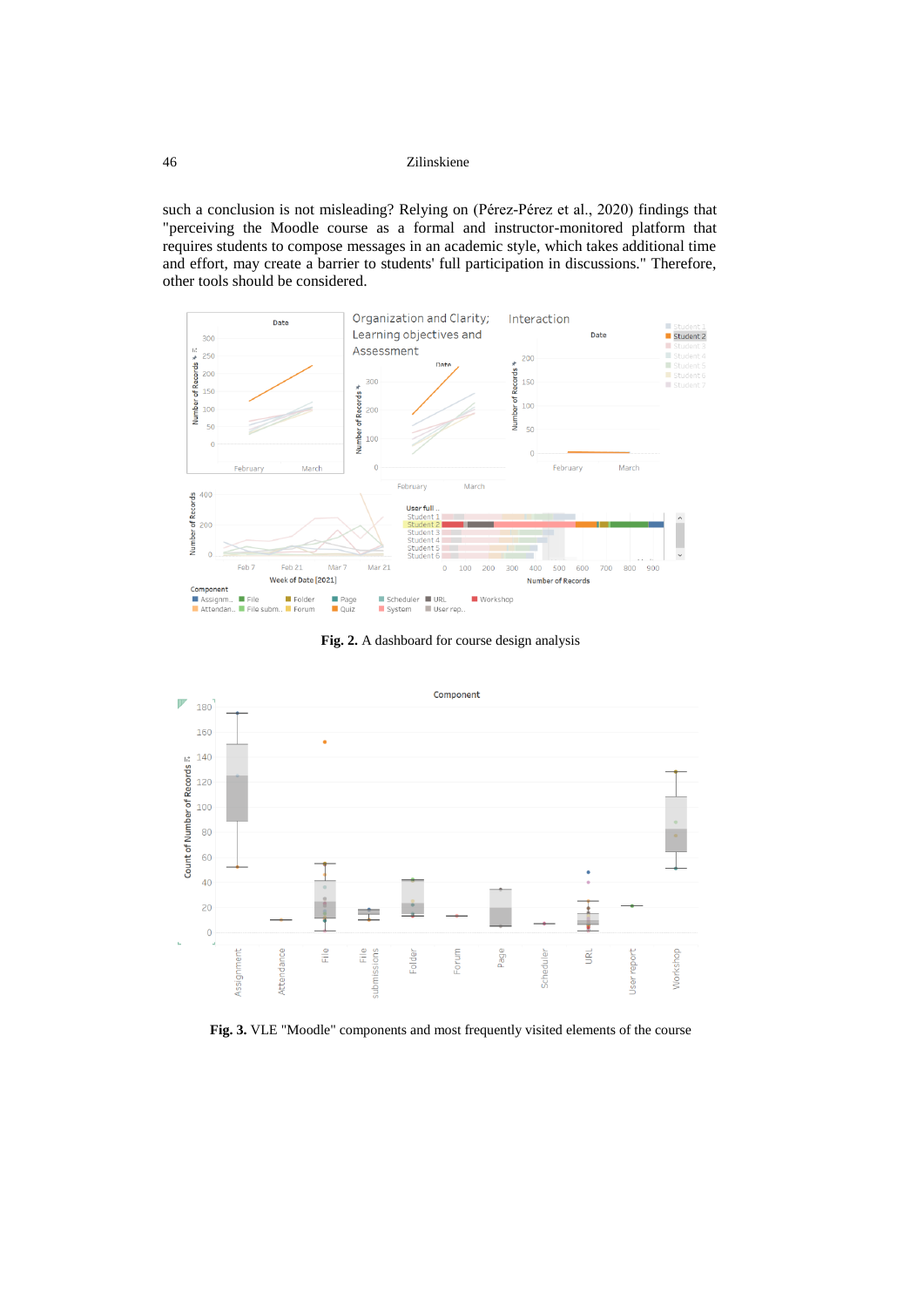Analysing VLE "Moodle" components (Fig. 3), it can be observed that most visited components are "Assignment" and "Workshop", less "File", "Folder", "Page" and "URL". However, identifying the challenging task is complicated because of not proper coding of the component. Without additional information, it is difficult to analyse which elements were beneficial to the students. The boxplot charts represent the components used at least and at most in the course. E.g., the minimal count of 55 in "Assignments" shows that assignment in lecture 4 was less visited than the Individual assignment in lecture 3 (the maximum count of 175).

Another case was analysed and presented below to have more profound insights about the course. The main challenge is how to distinguish shortcomings of the course design? The provided example shows that other information should be considered in addition to existing information in log files, i.e., additional metadata to describe all the components within the course and surveys to evaluate them from a student perspective.

# 4.2. The 2<sup>nd</sup> Case: The Course Design's Improvements Prospects based on **both Data from LA and a Criteria based Survey**

LA must be expanded with extra metadata to get practical insights about the quality of the course. One approach is applicable by many researchers to apply qualitative research and develop data-driven decisions with users' perceptions. The online questionnaire was constructed to get users (students) perceptions of the course and answers collected. The structure of the survey is based on the framework presented beforementioned. The criteria included: Usefulness, Informative, Understandable, Interesting, and Difficulty of the components within the course. The distribution of averages is represented in Fig. 4.

|                   |         | # Lecture |  |    |   |   |   |  |                                                 |
|-------------------|---------|-----------|--|----|---|---|---|--|-------------------------------------------------|
| Criteria          | $4 + 4$ |           |  | -3 | 4 | 5 | 6 |  | 8                                               |
| <b>Difficulty</b> |         |           |  |    |   |   |   |  | 3.071 2.589 2.875 2.990 2.831 2.883 2.619 3.214 |
| Informative       |         |           |  |    |   |   |   |  | 4.036 4.714 4.804 4.755 4.792 4.779 5.000 4.929 |
| Interesting       |         |           |  |    |   |   |   |  | 4.714 4.393 4.571 4.429 4.610 4.688 4.929 4.429 |
| Understandable    |         |           |  |    |   |   |   |  | 4.762 4.714 4.696 4.439 4.649 4.740 4.952 4.857 |
| <b>Usefulness</b> |         |           |  |    |   |   |   |  | 4.086 4.661 4.768 4.633 4.740 4.727 4.929 5.000 |

**Fig. 4.** The distribution of averages by students' perception

It can be observed that the students perceived the course as not difficult. The first lecture was less informative and valuable than others, the second, fourth and eighth lectures were less attractive, and only the fourth was less understandable.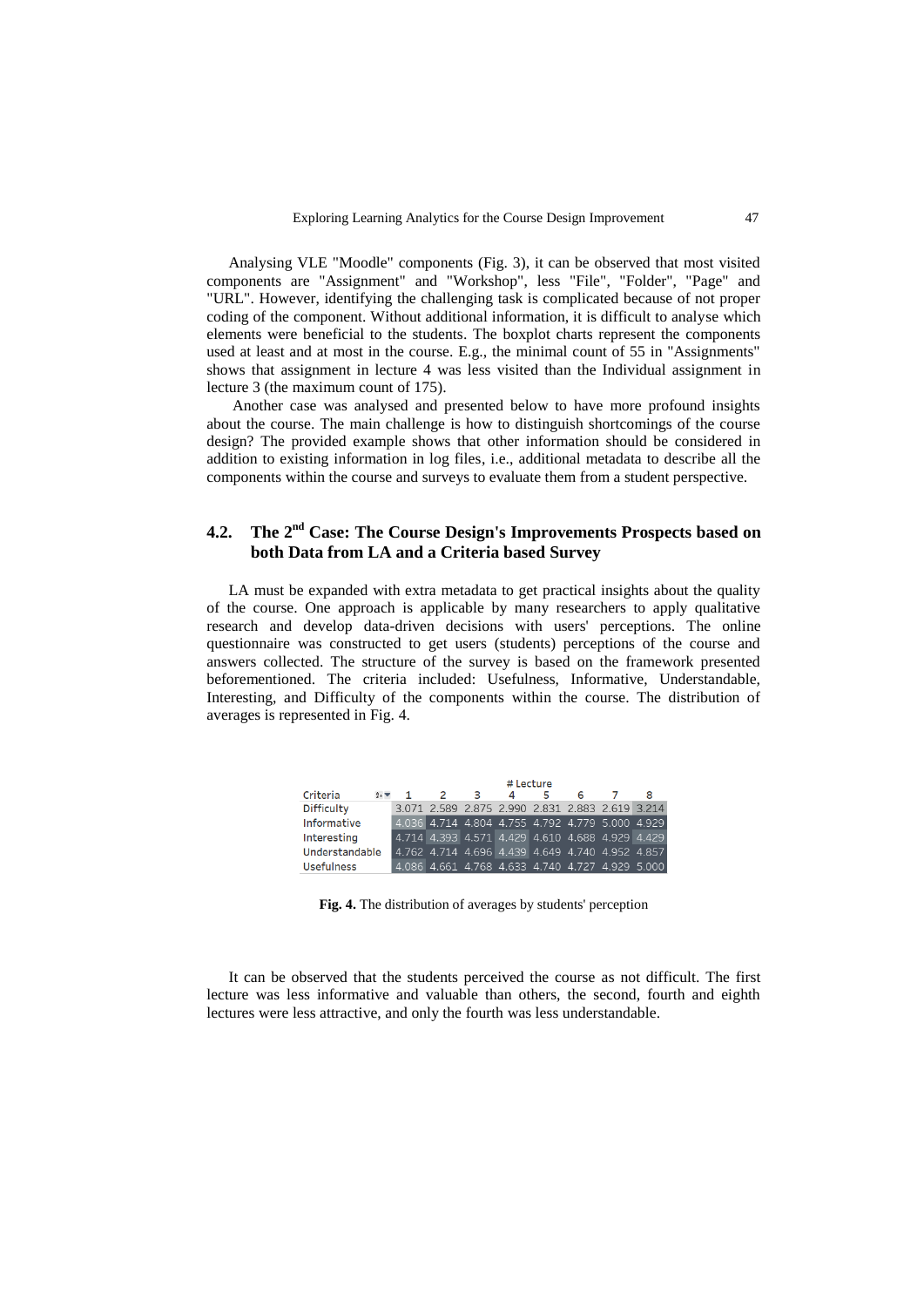| Comparison | Z        | W i      | W j      | p               |
|------------|----------|----------|----------|-----------------|
| $1 - 7$    | $-2.869$ | 1065.324 | 1244.829 | 0.002<br>$**$   |
| $1 - 8$    | $-1.915$ | 1065.324 | 1222.643 | $\ast$<br>0.028 |
| $2 - 6$    | $-2.460$ | 1045.095 | 1150.444 | 0.007<br>$**$   |
| $2 - 7$    | $-4.012$ | 1045.095 | 1244.829 | ***<br>< 0.001  |
| $2 - 8$    | $-2.437$ | 1045.095 | 1222.643 | **<br>0.007     |
| $3 - 7$    | $-2.686$ | 1111.098 | 1244.829 | 0.004<br>$**$   |
| $4 - 5$    | $-1.678$ | 1049.902 | 1112.235 | ∗<br>0.047      |
| $4 - 6$    | $-2.707$ | 1049.902 | 1150.444 | 0.003<br>$**$   |
| $4 - 7$    | $-4.334$ | 1049.902 | 1244.829 | ***<br>< 0.001  |
| $4 - 8$    | $-2.479$ | 1049.902 | 1222.643 | 0.007<br>**     |
| $5 - 7$    | $-2.834$ | 1112.235 | 1244.829 | 0.002<br>**     |
| $6 - 7$    | $-2.018$ | 1150.444 | 1244.829 | *<br>0.022      |

**Table 2.** Dunn's Post Hoc Comparisons – Lecture #

\* p < 0.05, \*\* p < 0.01, \*\*\* p < 0.001

The Post hoc Dunn test (Table 2) revealed statistically significant differences between the lectures (the significant values only left) that the last lectures of the course were better evaluated than the first one.

The analysis shows a statistically significant difference in students' perception about lectures,  $\chi^2(7) = 28.668$ ,  $p < 0.001$ , with a very small effect size  $\eta^2 = 0.01$ .

Looking at the course design from the proposed framework view (Fig. 5), it can be stated that, in general, all the features have high evaluations, except interpersonal communication. As each feature is comprised of sub-features, more sophisticated insights can be drawn by expanding it to the corresponding granularity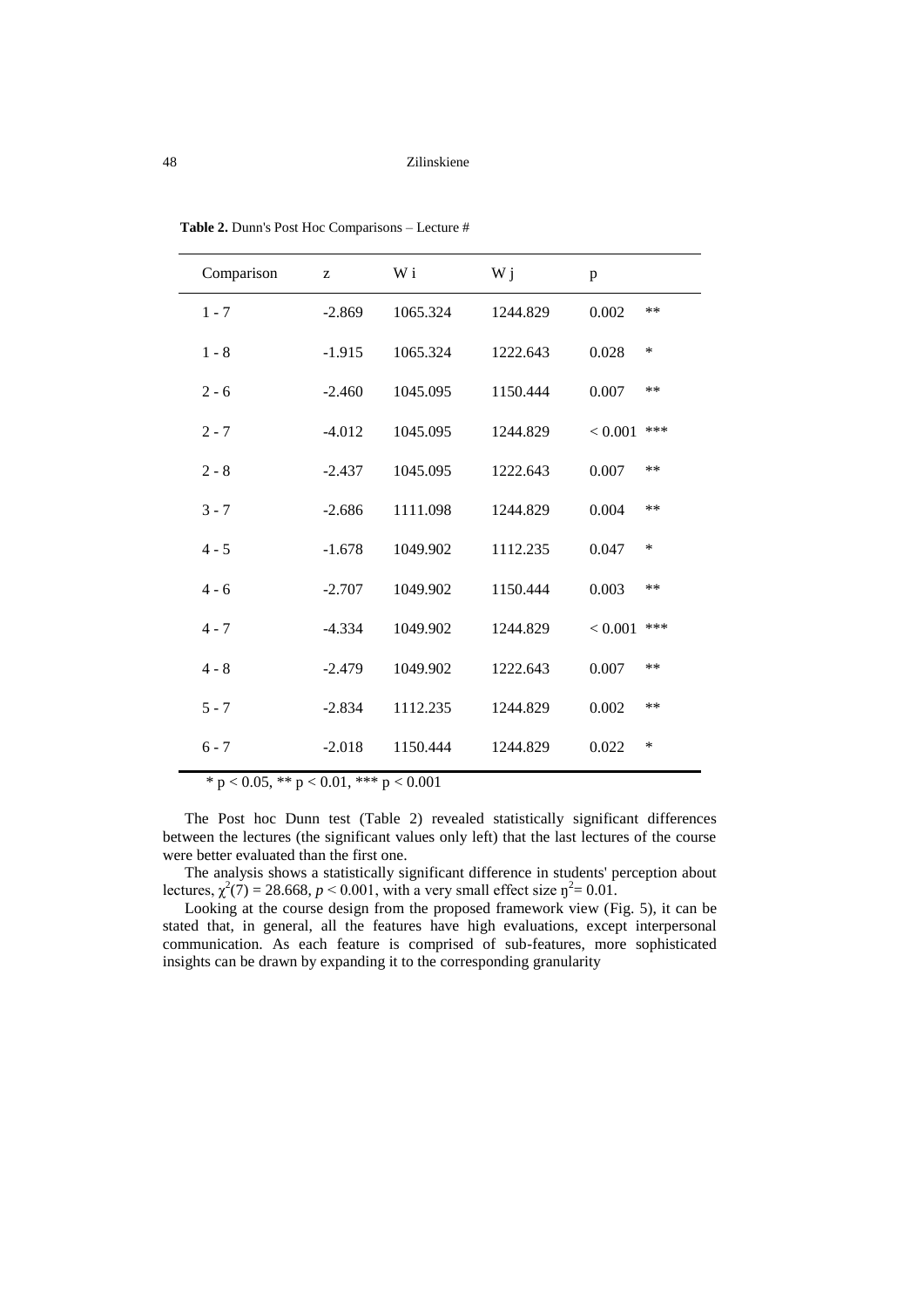

**Fig. 5.** The distributions of averages by students' perception

.



**Fig. 6.** The distributions of averages by students' perception in detailed granularity

Moreover, changing the granularity to specific tasks within the course (Fig. 6), it can be observed, e.g., how the difficulty of assignments was changing through the course: Exercises 4.11 is recommended to reconsider as the variability of evaluation is high (from 3.4 to 4.7), and understandability is relatively low (3.8 in average). Also, although two invited guests were evaluated well, the presentation of the second guest has by agreement of all students the highest rate of 5.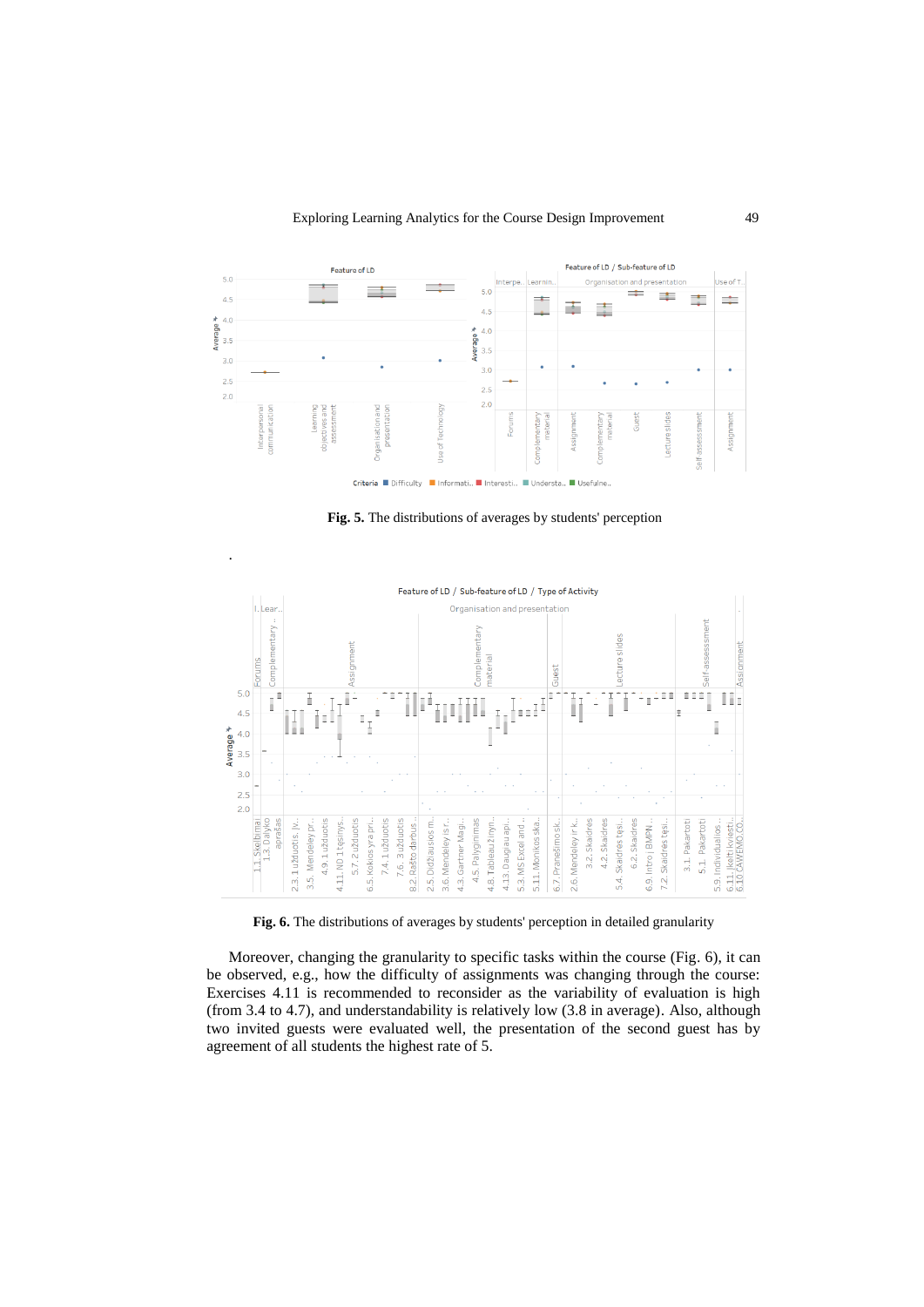The analysis of learning course design from a LA perspective, including the features of LD, shows similar results (Fig. 7). The boxplot charts represent the components which were used at least and at most in the course overtime regarding the categories of the framework presented in the Fig. 1. It can be observed that interpersonal interaction using VLE "Moodle" Forums was not actual, no high value from students' qualitative study, neither log counts show an increased number of visits, even the number of visits slightly dropped over time. Learning objectives and assessment evaluated highly in both research: log file shows that the most crucial document through all the studying time was not the "Syllabus" but the "Outline of work" provided as supplementary material. The popularity was almost the same over time. Mostly visited components belongs to "Assignment", "Lecture slides" and "Self-assessment" categories within the "Organisation and presentation" category. The information obtained in qualitative research confirms the benefits of the course guests in favour of the second guest. His presentation was used by students mostly. Visiting assignment documents decreased over time, but in comparison with self-assessment documents and activities, the latter mentioned categories' visits increased.



**Fig. 7.** The distributions of visit numbers per category

To answer the research questions, main aspects must be considered: 1) granularity level of the analysis, which allows getting valuable insights about the elements of the course – which of them are the most valuable for students (including the qualitative and quantitative criteria); 2) the data and metadata available about each element to create as much as possible contextual information. From the experiment done, it can be concluded that the second experimental phase added beneficial value to the LA by providing qualitative evidence-based interpretations on all categories within the framework. Overall, the course was evaluated (survey data) positively. The LA shows the consistent use of the components within the whole course to interpret that the course design is of high quality. Still, some components are shown by both cases not in use: tools of VLE "Moodle" for interpersonal communication, some of the complementary material. Also, the first lecture must be reconsidered to be more valuable for the students. Based on the pilot experiment, the benefits of LA for course design improvement are pinpointing the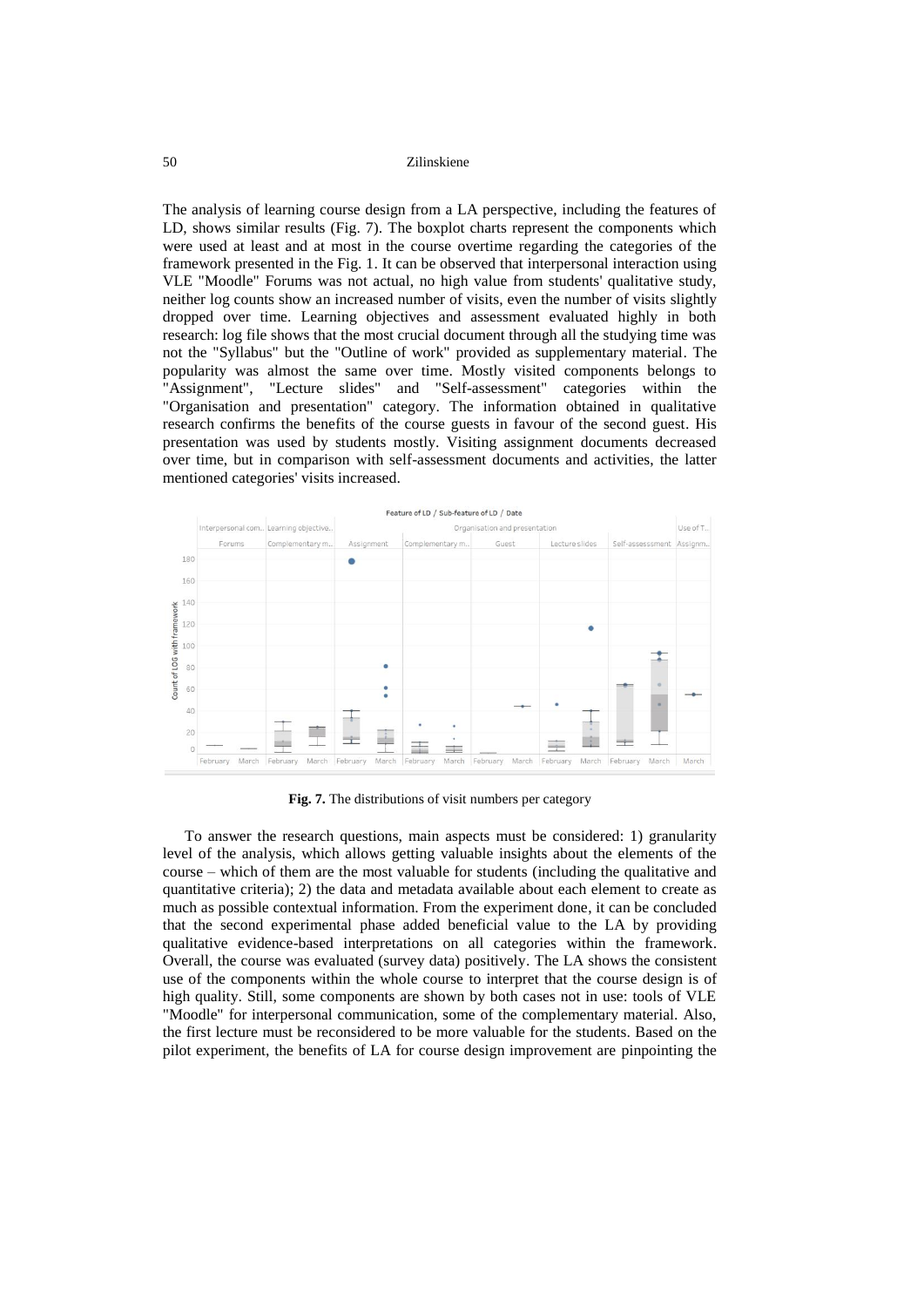most effective techniques and spotting areas of concern. The challenges, such as lack of complete data, metadata forces different interpretations of results obtained, make it very inefficient to perform analysis (e.g., the component "Slides" can be used both for organisation and assessment) and without contextual view can lead to misleading interpretations. Another challenge relates to the LD framework chosen to analyse LA. Although usually, those frameworks are context-independent, they highly influence the structure, conceptual approach, and granularity level.

# **5. Discussion**

The paper aimed to [explore the benefits and challenges of](https://www.emerald.com/insight/content/doi/10.1108/IDD-06-2018-0018/full/html) LA for the course design improvement from a theoretical perspective and contribute to the research area by providing some evidence-based results. From the literature review on the benefits and challenges of LA for the HE, the main findings are: 1) the necessity of the framework needed for the interpretation of the outputs of LA; 2) the necessity of the more detailed description of metadata of components within the course; 3) the necessity of the more sophisticated evaluation tools incorporated within the course to receive students' perception about the course. The research design revealed some prominent prospects researchers and practitioners could consider benefitting most from LA: 1) granularity level of the analysis, which allows getting valuable insights about the elements of the course – which of them are the most valuable (including the qualitative and quantitative criteria) for students; 2) the data and metadata available about each element to create as much as possible contextual information.

The results of the first pilot experiment show that the students' visits to VLE "Moodle" increased over time; the most important (mostly visited) components of the course were: "Assignment" and "Workshop", less "File", "Folder", "Page" and "URL". To conclude, the existing approach to log files within VLE "Moodle" cannot provide enough information about the quality of course design. The second pilot experiment analysed the course design's quality based on both data from LA and a survey including specified criteria: it helped to confirm the most valuable resources and techniques for students and recognise the elements to reconsider: e.g., the first lecture of the course, the difficulty of the course, etc. An analysis from different perspectives helped explore the relationship of gathered information and minimised interpretations if done solely based on data from LA.

# **6. Conclusions**

Although the research provided significant insights into the benefits and challenges of LA as a tool for course design improvement and course design quality interpretation, the obtained results cannot be generalised. The study has obvious limitations that need to be addressed. At first, the pilot experiment is limited to the number of courses (only one intensive master's degree course) at only one HE institution included. Another limitation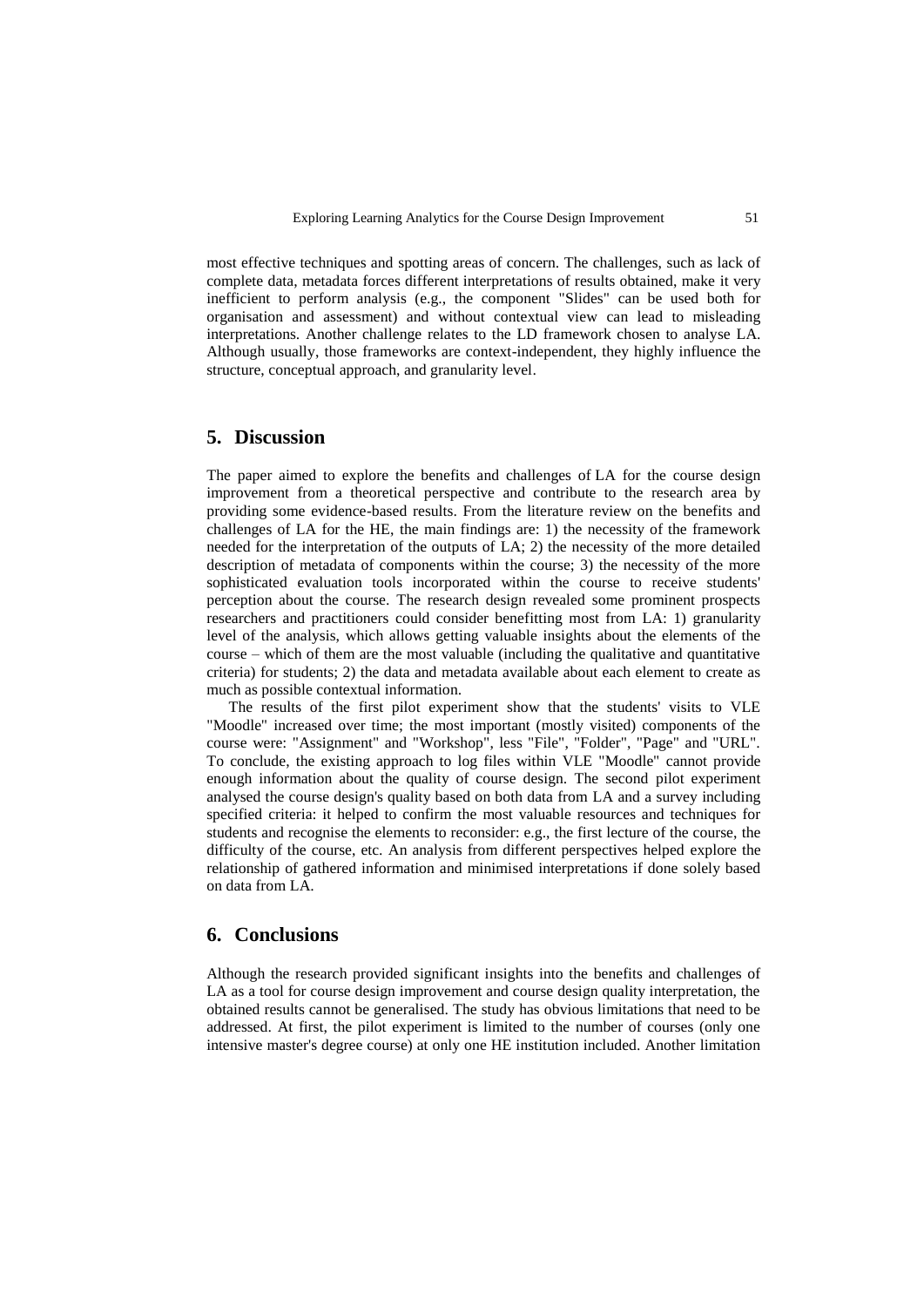is the nature of self-report survey data and the small sample size. Because of the latter, more sophisticated statistical analysis methods have not been applied.

The practical work has been done to implement a proof of concept of the proposed approach based on VLE "Moodle" course log files/descriptors. Therefore, for the courses within VLE "Moodle", it is possible to apply the same analysis using the framework described. However, there is a need for adaptation and further investigation to develop comprehensive LA frameworks that incorporate course design improvement strategies and build effective learning systems in any VLE.

Accordingly, future research will provide further empirical evidence regarding the benefits and challenges and the validity of different LA frameworks to implement. More importantly, the effectiveness of LA frameworks for improving course design is to be addressed in rigorous empirical research.

### **References**

- Acquila-Natale, E., Iglesias-Pradas, S., Hernández-García, A., Chaparro-Peláez, J., Rodríguez-Ruiz, I. (2019). MWDEX: A moodle workshop data EXtractor. *ACM International Conference Proceeding Series*, *7*, 297–303. https://doi.org/10.1145/3362789.3362899
- Avella, J. T., Kebritchi, M., Nunn, S. G., Kanai, T. (2016). Learning analytics methods, benefits, and challenges in higher education: A systematic literature review. *Journal of Asynchronous Learning Network*, *20*(2). https://doi.org/10.24059/olj.v20i2.790
- Baldwin, S., Ching, Y. H. (2019). Online course design: A review of the canvas course evaluation checklist. *International Review of Research in Open and Distance Learning*, *20*(3), 260– 282. https://doi.org/10.19173/irrodl.v20i3.4283
- Baldwin, S. J., Ching, Y. H. (2019). An online course design checklist: development and users' perceptions. *Journal of Computing in Higher Education*, *31*(1), 156–172. https://doi.org/10.1007/s12528-018-9199-8
- Blumenstein, M. (2020). Synergies of learning analytics learning design: A systematic review of student outcomes. *Journal of Learning Analytics*, *7*(3), 13–32. https://doi.org/10.18608/JLA.2020.73.3
- Chatti, M. A., Dyckhoff, A. L., Schroeder, U., Thüs, H. (2012). A reference model for learning analytics. *International Journal of Technology Enhanced Learning*, *4*(5–6), 318–331. https://doi.org/10.1504/IJTEL.2012.051815
- Clow, D. (2013). *To cite this article: Doug Clow (2013) An overview of learning analytics, Teaching in Higher Education*. *18*(6), 683–695. https://doi.org/10.1080/13562517.2013.827653
- Di Mitri, D., Schneider, J., Specht, M., Drachsler, H. (2018). From signals to knowledge: A conceptual model for multimodal learning analytics. *Journal of Computer Assisted Learning*, *34*(4), 338–349. https://doi.org/10.1111/jcal.12288
- Dollinger, M., Lodge, J. (2019). What learning analytics can learn from students as partners. *Educational Media International*, *56*(3), 218–232. https://doi.org/10.1080/09523987.2019.1669883
- El Alfy, S., Marx Gómez, J., Dani, A. (2019). Exploring the benefits and challenges of learning analytics in higher education institutions: a systematic literature review. *Information Discovery and Delivery*, *47*(1), 25–34. https://doi.org/10.1108/IDD-06-2018-0018
- Ifenthaler, D., Widanapathirana, C. (2014). Development and validation of a learning analytics framework: Two case studies using support vector machines. *Technology, Knowledge and Learning*, *19*(1–2), 221–240. https://doi.org/10.1007/s10758-014-9226-4
- Ifenthaler, D., Yau, J. Y. K. (2020). Utilising learning analytics to support study success in higher education: a systematic review. *Educational Technology Research and Development*, *68*(4), 1961–1990. https://doi.org/10.1007/s11423-020-09788-z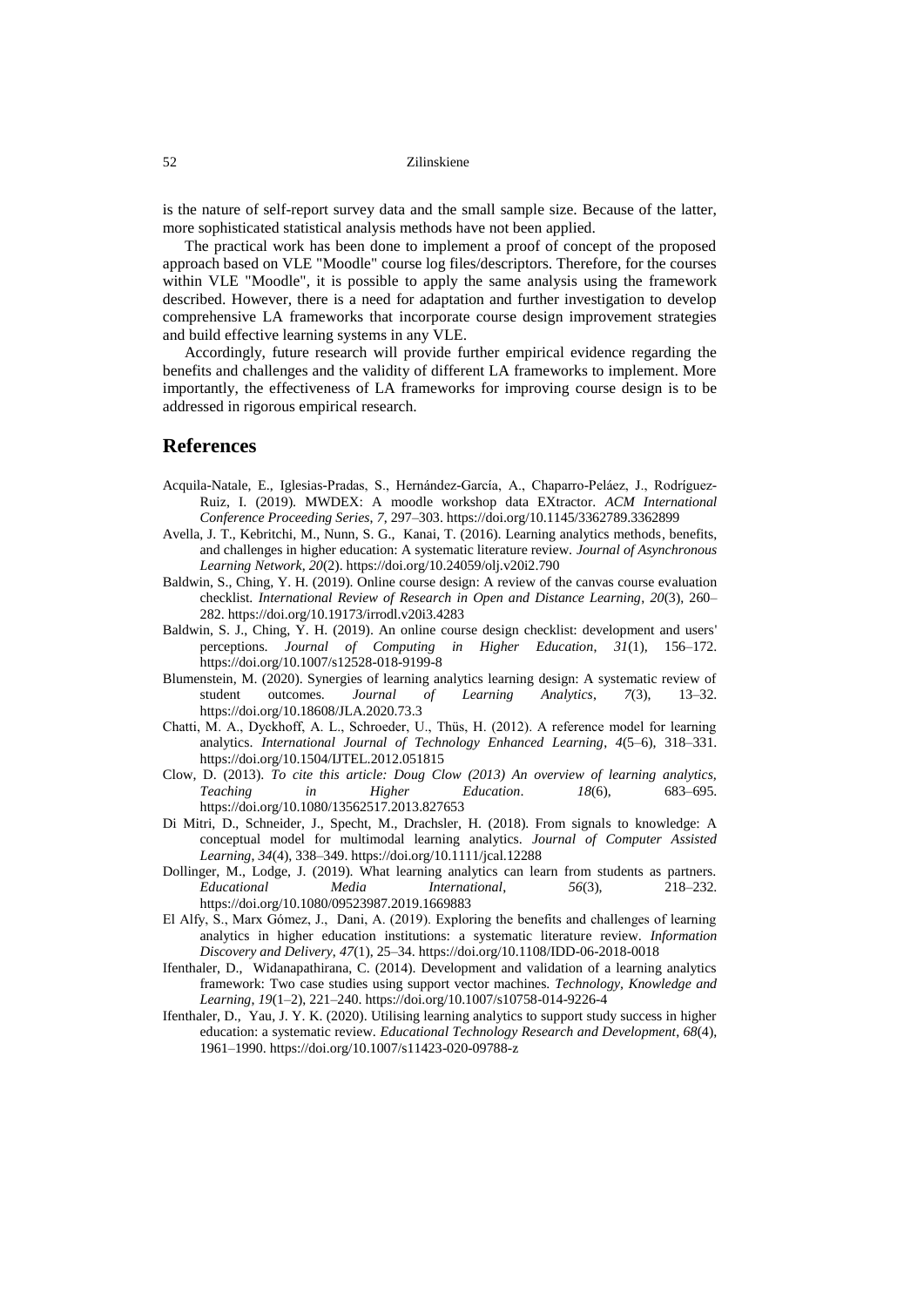- Jaggars, S. S., Xu, D. (2016). How do online course design features influence student performance? *Computers and Education*, *95*, 270–284. https://doi.org/10.1016/j.compedu.2016.01.014
- Jebari, K., Boussedra, F., Ettouhami, A. (2017). Teaching "information systems management" with moodle. *International Journal of Emerging Technologies in Learning*, *12*(4), 4–16. https://doi.org/10.3991/ijet.v12i04.6183
- Kaliisa, R., Kluge, A., Mørch, A. I. (2020). Combining checkpoint and process learning analytics to support learning design decisions in blended learning environments. *Journal of Learning Analytics*, *7*(3), 33–47. https://doi.org/10.18608/JLA.2020.73.4
- Kaliisa, R., Kluge, A., Mørch, A. I. (2021). Overcoming Challenges to the Adoption of Learning Analytics at the Practitioner Level: A Critical Analysis of 18 Learning Analytics Frameworks. *Scandinavian Journal of Educational Research*. https://doi.org/10.1080/00313831.2020.1869082
- Knight, S., Shum, S. B., Littleton, K. (2013). *Epistemology, Pedagogy, Assessment and Learning Analytics*. http://vimeo.com/8889340
- Konietschke, F., Schwab, K., Pauly, M. (2021). Small sample sizes: A big data problem in highdimensional data analysis. *Statistical Methods in Medical Research*, *30*(3), 687–701. https://doi.org/10.1177/0962280220970228
- Larrabee Sønderlund, A., Hughes, E., Smith, J. (2019). The efficacy of learning analytics interventions in higher education: A systematic review. *British Journal of Educational Technology*, *50*(5), 2594–2618. https://doi.org/10.1111/bjet.12720
- Law, N., Liang, L. (2020). A multilevel framework and method for learning analytics integrated learning design. *Journal of Learning Analytics*, *7*(3), 98–117. https://doi.org/10.18608/JLA.2020.73.8
- Leitner, P., Khalil, M., Ebner, M. (2017). Learning analytics in higher education—a literature review. *Studies in Systems, Decision and Control*, *94*, 1–23. https://doi.org/10.1007/978-3- 319-52977-6\_1
- Lenert, K. A. (2017). The Incorporation of Quality Attributes into Online Course Design in Higher Education. *Revue Internationale de l'Apprentissage En Ligne et de l'Enseignement à Distance*, *32*(1), 1–14.
- Lockyer, L., Dawson, S. (2011). Learning designs and learning analytics. *ACM International Conference Proceeding Series*, 153–156. https://doi.org/10.1145/2090116.2090140
- Lodge, J. M., Alhadad, S. J., Lewis, M. J., Gašević , D (2017). Inferring learning from big data: The importance of a transdisciplinary and multidimensional approach. Knowledge and Learning, Springer.
- Lukarov, V., Chatti, M. A., Thüs, H., Kia, F. S., Muslim, A., Greven, C., Schroeder, U. (2014). Data models in learning analytics. *CEUR Workshop Proceedings*, *1227*, 88–95.
- Macfadyen, L. P., Lockyer, L., Rienties, B. (2020). Learning design and learning analytics: Snapshot 2020. *Journal of Learning Analytics*, *7*(3), 6–12. https://doi.org/10.18608/JLA.2020.73.2
- Mangaroska, K., Giannakos, M. (2019). Learning Analytics for Learning Design: A Systematic Literature Review of Analytics-Driven Design to Enhance Learning. *IEEE Transactions on Learning Technologies*, *12*(4), 516–534. https://doi.org/10.1109/TLT.2018.2868673
- Martin, F., Ndoye, A., Wilkins, P. (2016). Using Learning Analytics to Enhance Student Learning in Online Courses Based on Quality Matters Standards. *Journal of Educational Technology Systems*, *45*(2), 165–187. https://doi.org/10.1177/0047239516656369
- Muñoz-Cristóbal, J. A., Hernández-Leo, D., Carvalho, L., Martinez-Maldonado, R., Thompson, K., Wardak, D., Goodyear, P. (2018). 4FAD: A framework for mapping the evolution of artefacts in the learning design process. *Australasian Journal of Educational Technology*, *34*(2), 16–34. https://doi.org/10.14742/ajet.3706